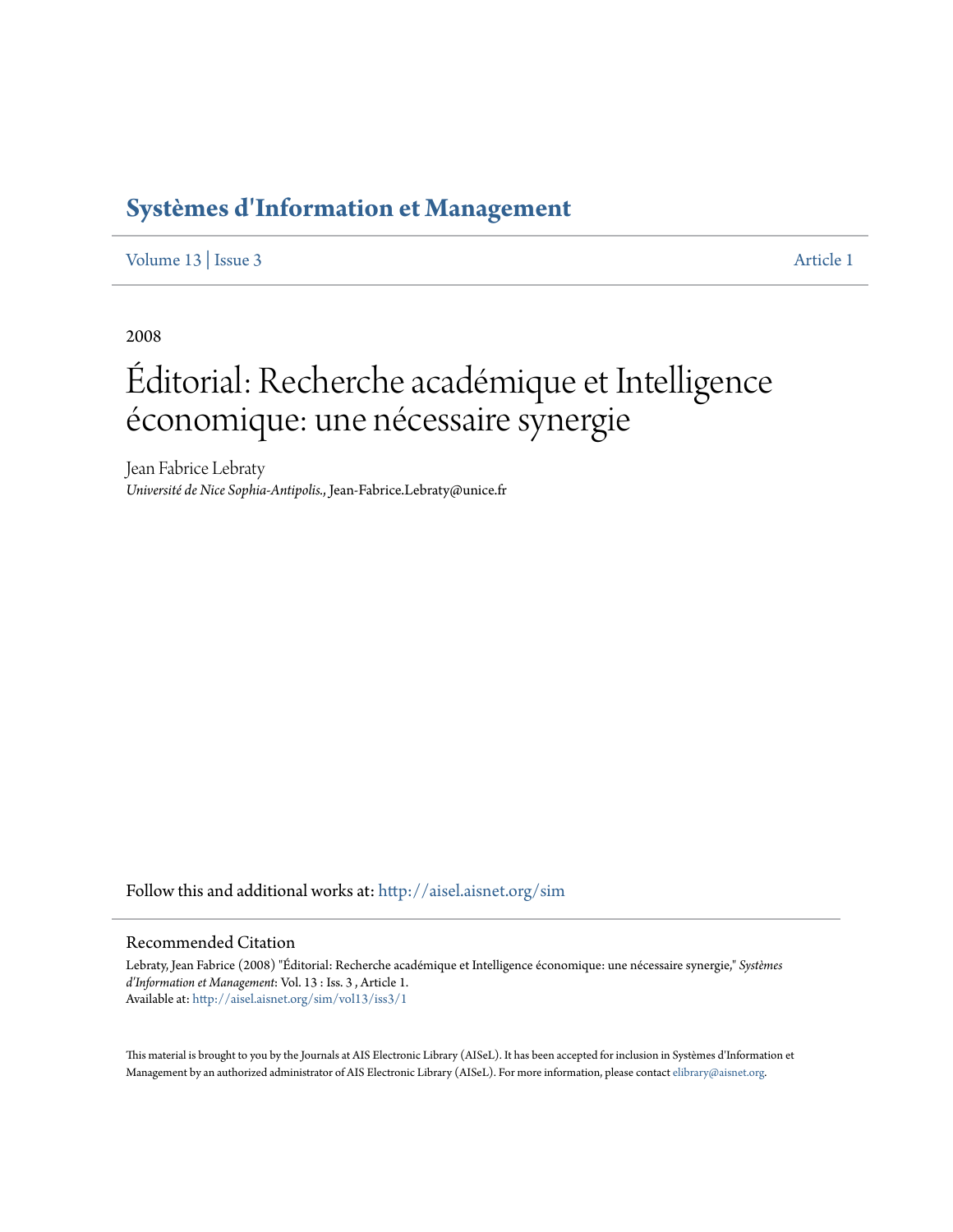Recherche académique & intelligence économique : une nécessaire synergie Lebraty, Jean-Fabrice Systèmes d'Information letbrandidation: Sephenobs ad 31 Spiel EINHORM Completeique: une n  $p_{\mathfrak{L}}$ . 7

# *éditorial*

# Recherche académique & intelligence économique : une nécessaire synergie

# **Jean-Fabrice LEBRATY**

Professeur des Universités - Université de Nice Sophia Antipolis Laboratoire GREDEG UMR-6227 CNRS

Les Jeux Olympiques de Pékin viennent de se terminer dans un éblouissant festival pyrotechnique avec pour slogan « un monde, un rêve ». Au-delà du nombre impressionnant de médailles d'or obtenues par l'équipe nationale, les analystes des différentes places boursières chinoises suivent avec attention les retombées économiques de cet évènement disposant d'un ensemble de capteurs savamment sélectionnés. Il est un fait que dans ce domaine, la Chine a accumulé une remarquable expérience.

Reportons nous 70 ans en arrière. En 1938, les services communistes chinois de renseignement se structuraient alors sous l'appellation de « Département des Affaires Sociales» (DAS). Deux ans plus tard, Chen Yun, homme appartenant au premier cercle du pouvoir central

(Hammer, 2003), prenait la présidence du « département économique et financier» du DAS. Comme R. Faligot (2008) le souligne, c'est là le début du système de renseignement économique de la Chine (p. 72). La métaphore du comportement de la lamproie<sup>1</sup> (pp. 386-424), caractérise alors pour cet auteur la stratégie de guerre économique chinoise qui a suivi. Bien sûr, ces inquiétants poissons ne sont pas les seuls hôtes du vaste Océan économique mondial. Les Etats-Unis, dès la fin de la guerre froide, sous l'impulsion du gouvernent Clinton ont doté leurs agences d'aide aux activités économiques de budgets considérables. Le Japon en a fait autant, puis l'Inde, le Brésil et bien d'autres pays ont suivi. L'Océan n'est-il pas immense et plein d'opportunités, mais aussi de menaces!

Ce poisson aux origines anciennes (des fossiles de plus de 530 millions d'années ont été trouvés dans le sud de la Chine) s'accroche aux rochers, attend sa proie, s'en rapproche, jusqu'à se coller à elle pour s'abreuver de ses flux vitaux.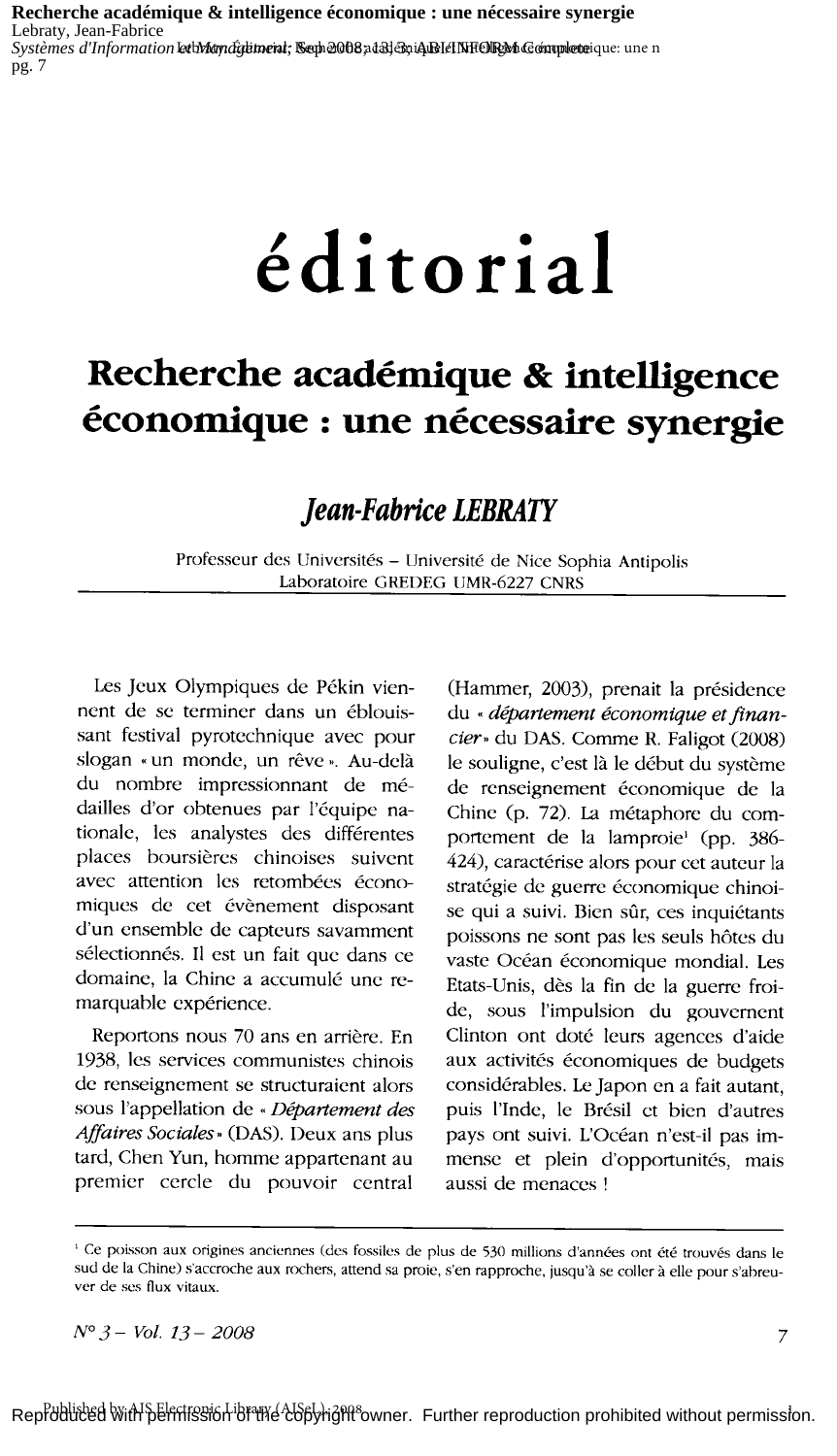La France de son côté n'est pas restée inactive. Des initiatives émanant des milieux institutionnels et du monde des entreprises se sont développées depuis une quinzaine d'année autour du concept d'Intelligence Economique (IE), témoignant d'une prise de conscience des principaux acteurs du système productif. La création en 2003 de la fonction de Haut Responsable à l'Intelligence Economique constitue un signal clair de l'engagement des pouvoirs publics à promouvoir et à valoriser les initiatives en matière d'IE. Dans ce vaste élan, les représentants du monde académique ont pu paraître quelque peu en retrait. Une rapide interrogation de quatre grands bouquets de revues (sciencedirect, EBSCO, Pro-Quest et Cairn) sur l'expression « intelligence économique » renvoie moins d'une vingtaine d'articles émanant de nos chercheurs<sup>2</sup>.

Pourtant, la multiplicité des définitions du concept d'IE, à l'évidence rattaché à de nombreux domaines scientifiques, devrait favoriser l'existence de publications dans un grand nombre de revues spécialisées ou générales. En effet, l'IE concerne les chercheurs d'au moins six grandes disciplines : le Droit et notamment les questions de brevets, de protection des biens et des capitaux intellectuels ; les Sciences Politiques dans la mesure où le rôle des Etats et les décisions de leurs gouvernants exercent une forte influence sur la dynamique des comportements en matière d'IE ; les Sciences Economiques peuvent de leur côté modéliser les évolutions de l'environnement aidant ainsi à leur décryptage ; l'Informatique, dont on sait que les outils de traitement de l'information jouent un rôle prépondérant dans l'analyse des situations complexes et notamment de celles résultant du jeu des acteurs économiques ; les Sciences de l'Information et de la Communication qui par exemple, au travers de l'analyse, du discours des dirigeants et notamment de la ventilation de l'explicite et du tacite, se trouveront à la base d'études des comportements et des décisions prises ou potentielles ; enfin et c'est le point de vue retenu ici, les Sciences de Gestion permettent de mieux comprendre le fonctionnement des organisations et notamment celui des entreprises et de leurs dirigeants et de ce fait aboutissent à mieux saisir les motivations et l'architecture de la mise en place d'un système d'IE.

Si nous nous arrêtons donc sur notre discipline, celle des Sciences de Gestion, comment expliquer la faiblesse relevée en matière de publications ?

Trois hypothèses non exclusives peuvent être proposées. En premier lieu, soulignons que l'IE est un concept relativement récent habillant des comportements, somme toute, anciens. Aussi, de nombreux articles traitent en fait de l'IE sans pour autant le dire expressément. Outre, le domaine de la veille qui, le premier vient à l'esprit, les trois thèmes de recherche suivants, au moins, peuvent être relus à l'aune du concept d'IE : le diagnostic stratégique externe, la gestion des fusions-acquisitions internationales, le management interculturel.

<sup>&</sup>lt;sup>2</sup> Rappelons que ce type de bouquet contient des recherches considérées comme scientifiques et prises en compte dans les classements universitaires internationaux de type · Shanghai ».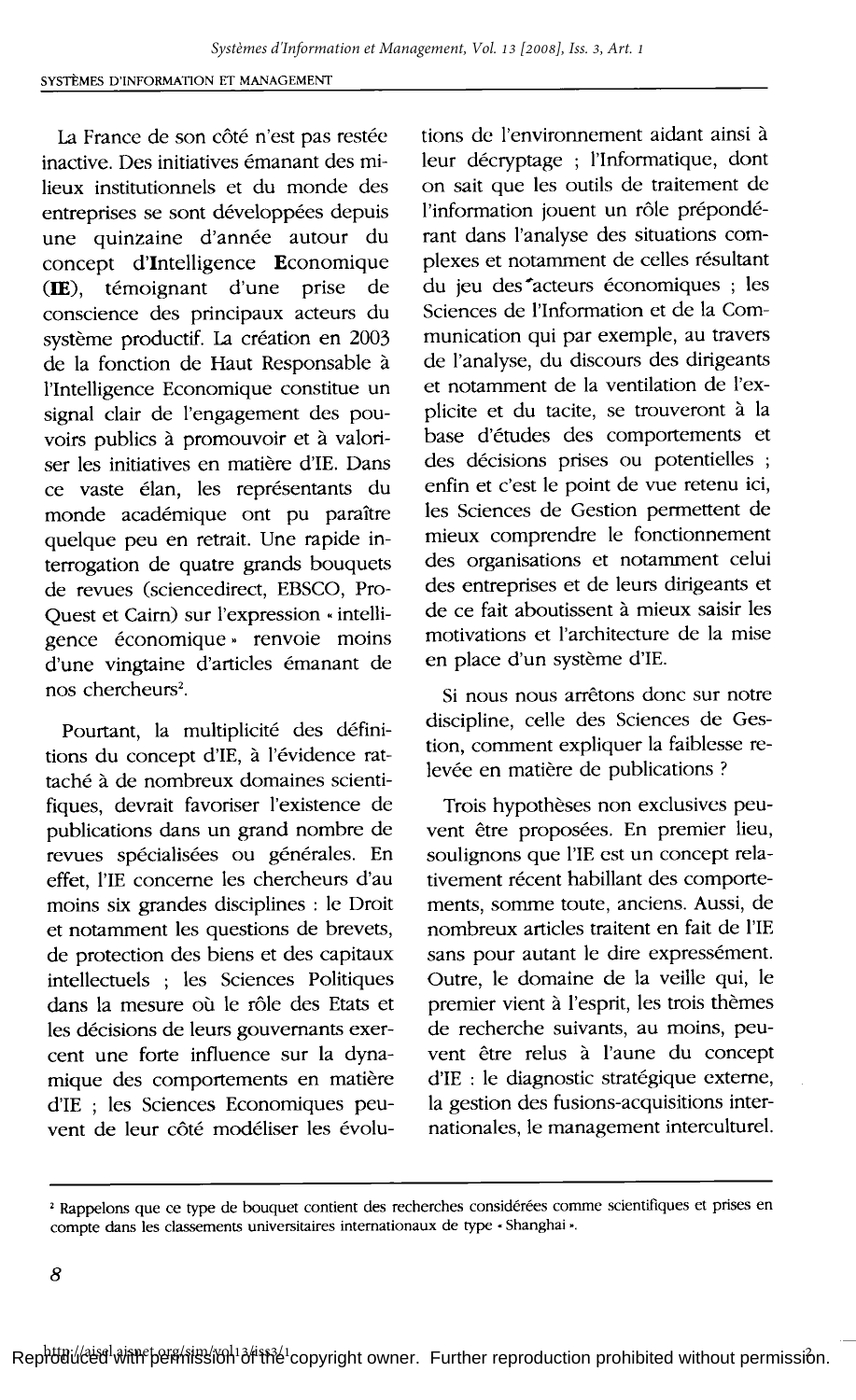En second lieu, notons les difficultés méthodologiques rencontrées par les chercheurs quand ils abordent les problèmes d'IE. L'accès à des données stratégiques, la rareté de leur publication constituent de sérieux obstacles quelles que soient les techniques d'anonymisation susceptibles d'être mises en œuvre. Les entreprises, on le sait, ne sont pas enthousiastes à évoquer leurs succès parfois acquis dans des conditions rocambolesques, et se montrent peu prolixes pour exposer le mécanisme de leurs échecs. En troisième lieu, enfin. nous estimons qu'il n'y a pas eu, à ce jour, de débats scientifiquement reconnu validant le corpus théorique de l'IE. Cette affirmation peut paraître exagérée, nous la croyons pourtant importante. Songeons par comparaison à tous les développements théoriques et pratiques qui ont entouré, pour ne citer que cet exemple, le concept d'externalisation. Economies d'échelle, coûts de transaction, options stratégiques, mimétisme comportemental, mondialisation, autant de domaines enracinés au cœur de la théorie contextualisée des organisations. L'IE, quant à elle, semble être restée prioritairement fondée sur des expériences empiriques sans, réelle tentative pour élaborer questionnement et réflexion nécessaires à la mise en place des éléments fondateurs d'une discipline scientifique. Les perspectives épistémologiques, par exemple, n'apparaissent que trop rarement au programme des nombreuses manifestations consacrées à l'IE.

Dans les limites de ce propos liminaire, exposons brièvement ce que pour-

rait être le cadre conceptuel de l'IE en Sciences de Gestion en partant d'une définition de cette notion, puis en nous appuyant sur les approches théoriques des systèmes d'informations qui nous paraissent constituer l'un des socles solides pouvant servir d'assise aux recherches futures.

## 1. LE POINT DE VUE DES SCIENCES DE GESTION : **CHOIX DE DÉFINITIONS**

Parmi les nombreuses définitions du concept d'IE, nous en retiendrons deux qui nous paraissent particulièrement adaptées aux caractéristiques des SI et plus généralement à la perspective des Sciences de Gestion.

La première peut être considérée comme la formalisation originelle du concept dans notre pays. Elle fut proposée en 1994<sup>3</sup> par Henri Martre, praticien venant du monde de l'entreprise publique, dans un rapport qu'il coordonna et dans lequel il présenta l'IE comme un « outil à part entière de connaissance et de compréhension permanente des réalités des marchés, des techniques et des modes de pensée des concurrents, de leur culture, de leurs intentions et de leur capacité à les mettre en œuvre. Elle se définit alors comme l'ensemble des actions coordonnées de recherche, de traitement, de distribution et de protection de l'information utile aux acteurs économiques obtenue légalement. ». Plus récemment, lors d'un discours d'inauguration, l'auteur résuma sa pensée en indiquant que l'IE « est l'en-

<sup>3</sup> http://www.plan.gouv.fr/intranet/upload/publications/documents/intelligence\_economique.pdf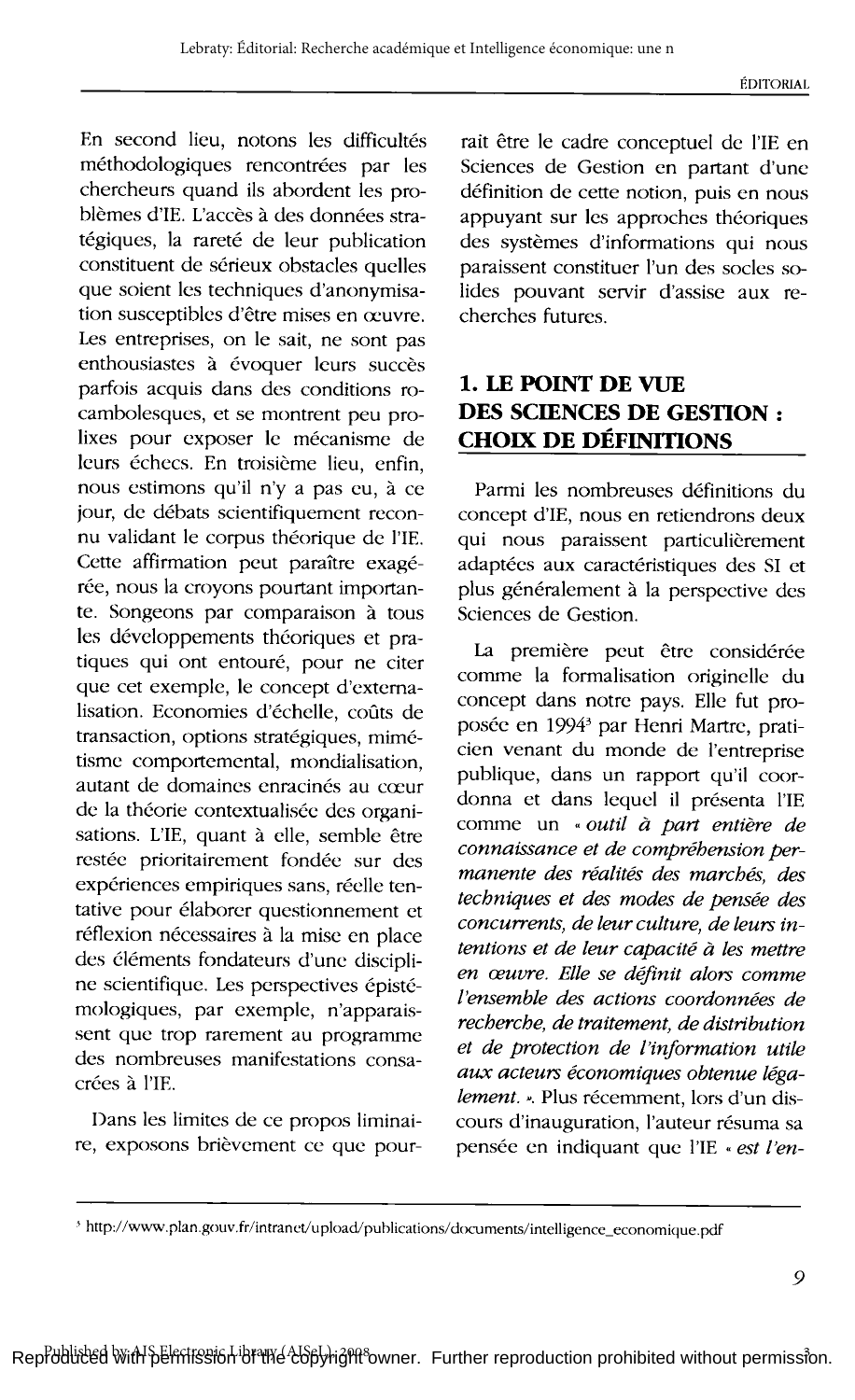#### semble des processus qui permet au décideur d'avoir une bonne comprébension du terrain sur lequel il opère à partir des données utiles disponibles<sup>4</sup>».

La seconde définition émane d'un de nos collègues, professeur en Sciences de Gestion et d'un praticien travaillant au sein d'une cellule de veille. Ces deux chercheurs définissent l'intelligence économique et stratégique comme « une démarche organisée, au service du management stratégique de l'entreprise, visant à améliorer sa compétitivité par la collecte, le traitement d'informations et la diffusion de connaissances utiles à la maîtrise de son environnement (menaces et opportunités) ; ce processus d'aide à la décision utilise des outils spécifiques, mobilise les salariés, et s'appuie sur l'animation de réseaux internes et externes » (Bournois & Romani,  $2000$ ).

Si l'on combine ces deux définitions la référence directe ou indirecte à plusieurs des disciplines classiques composant les Sciences de Gestion est immédiate. On se bornera ici à évoquer, de manière non exhaustive, quelques exemples. Ainsi, l'IE visant à mieux comprendre l'environnement externe de l'organisation concerne à l'évidence le management stratégique. Cette appréhension contextuelle, notamment au travers des acteurs et des produits, intéresse aussi directement le marketing via, notamment la réalisation des études de marché. La coordination dans l'action entre acteurs publics et privés s'inscrit dans les travaux du management public et en particulier ceux relatifs aux partenariats public-privé. Par ailleurs, la légalité de la collecte de l'information met directement en jeu le domaine de la « Gestion juridique et fiscale ». Enfin, le champ des systèmes d'information apparaît central en raison des concepts de management de l'information, d'outils et de prise de décision qui constituent l'essentiel du contenu de ce champ. C'est précisément cette dernière perspective que nous souhaitons développer maintenant.

# 2. DES SYSTÈMES **D'INFORMATION AUX** FONDEMENTS THÉORIQUES DE L'IE

L'une des principales approches fondant les SI (Zmud, 2000) consiste à considérer que le management de l'information, s'appuyant sur des technologies en constant perfectionnement, vise à soutenir et à s'intégrer à la conception et mise en œuvre des stratégies organisationnelles. Proposons alors dans cet esprit de nouvelles perspectives théoriques susceptibles de servir d'assises à de futures recherches en IE sur la base de concepts déjà validés dans le domaine des SI.

### 2.1. Information & Décision

Signal et sens, sont deux termes recouvrant deux grandes approches de synthèse de l'information (Feldman & March, 1981). L'approche signal est on le sait, la plus ancienne (Shannon,

<sup>4</sup> http://www.esc-toulouse.net/ms/iese/Discours\_Henri\_Martre/intelligence\_economique.html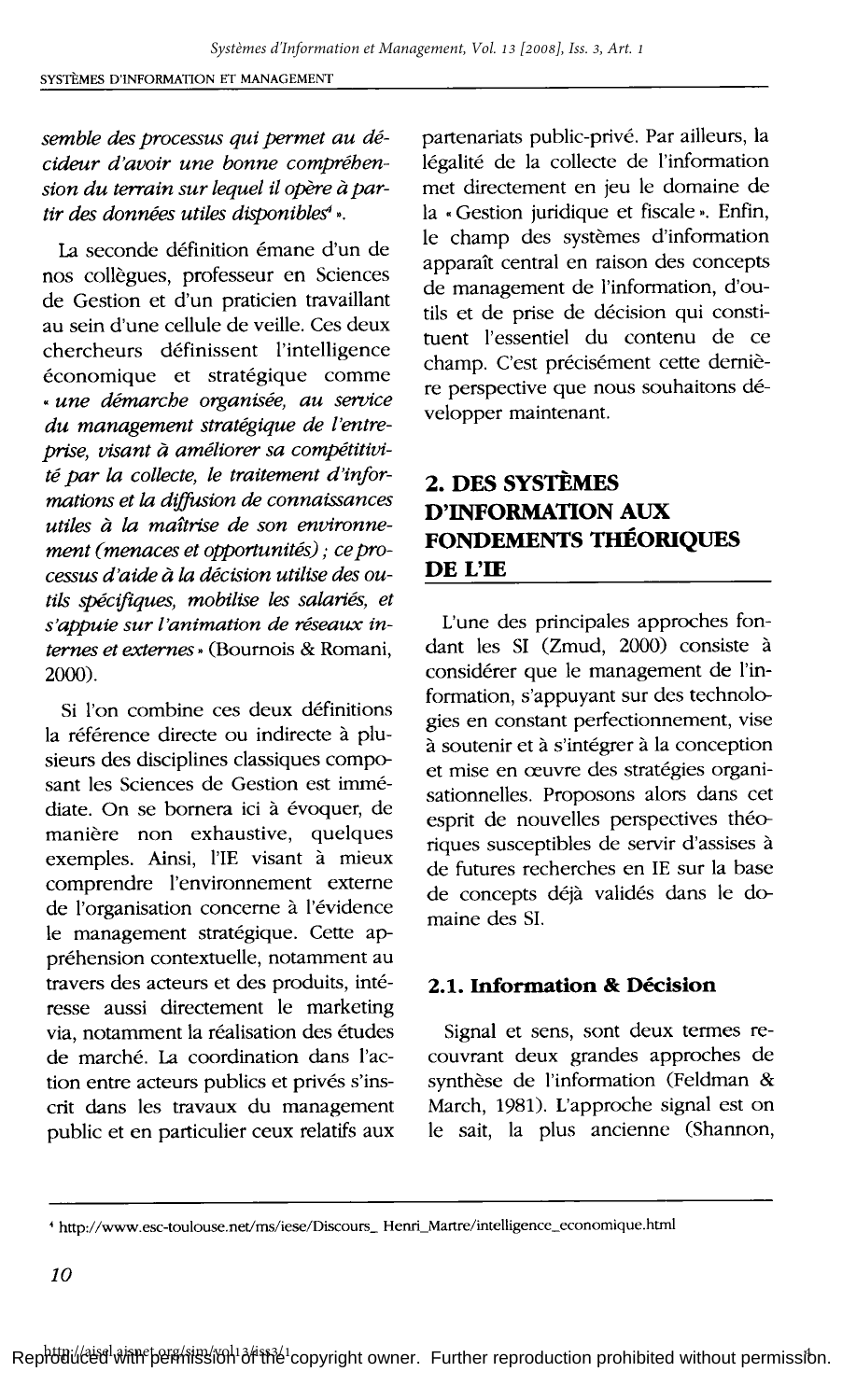1948). Elle propose une vision quantitative de l'information qui conduit à mettre en lumière trois lois génériques concernant les trois notions de bruit, d'entropie et de chaos. Cette approche sert de base à l'élaboration de systèmes permettant d'analyser l'information reçue de capteurs notamment dans le domaine de la sécurité (Kaza, Wang & Chen, 2007). Dans ce cadre l'homme ne constitue pas une variable déterminante ce qui explique que d'autres chercheurs aient porté leur attention sur l'élément qui fait qu'une information est différente d'une donnée : le sens<sup>5</sup>. Ainsi, K.E. Weick (1993 ; 1995) a montré que le sens d'une information est personnalisé et contextualisé et que ce sens peut se créer et se gérer. L'information ne peut alors se comprendre qu'une fois positionnée par rapport aux données et aux connaissances (Tuomi, 2000). Ce signal interprétable se trouve au centre des préoccupations du champ de recherche pour lequel l'IE est apparu le plus proche : la veille. L'attitude, d'écoute passive et active nécessite en effet de finement appréhender la création de sens à partir de signaux souvent tenus (Lesca, 2003), et donc possède de nombreux liens avec l'IE. Ainsi, par exemple, le cycle du renseignement qui est souvent utilisé par les praticiens de l'IE s'apparente aux séquences de veilles inspirées du processus de H.A. Simon « Intelligence Design  $Choice.$ 

De récentes pistes de recherches peuvent être ici évoquées. Elles se réfèrent notamment au concept de « situation

awareness » (Endsley & Garland, 2000) focalisant l'attention sur les voies par lesquelles le décideur parvient à mieux comprendre son environnement. Il est hors de propos d'exposer ici en détail cette analyse. Précisons seulement qu'appréhender une situation réelle requiert le passage de plusieurs niveaux de conscience. En particulier, l'un d'entre eux nécessite de bien saisir les relations acteurs identifiés-environnement. Or, cette faculté de mettre en évidence ces liens se retrouve au cœur même du terme d'intelligence (*intellige*re). Cette piste de compréhension du sens contenu dans la situation peut alors être explorée plus avant ; ainsi dans le cas de groupes de décideurs, les apports de travaux sur le partage des modèles mentaux peuvent être mobilisés (Yen, Fan, Sun, Hanratty & Dumer, 2006). Cette piste conduit à poser un regard neuf sur les déterminants informationnels de la décision. Dans ce cadre, les travaux sur la prise de décision en situation<sup>6</sup> (Klein, 1998; Lebraty  $\&$ Pastorelli-Nègre,  $2004$ conduisent à renouveler les traditionnels modèles décisionnels et donc à repenser les flux informationnels qui arrivent au décideur (Browne & Ramesh,  $2002$ ).

#### 2.2. Architecture technologique

Les potentialités offertes par les Technologies de l'Information (TI) ne cessent de s'accroître, et le management de l'information s'identifie de plus en plus à une véritable symbiose entre l'homme

<sup>&</sup>lt;sup>5</sup> Terme que l'on retrouve dans le mot « renseignement ».

<sup>&</sup>lt;sup>6</sup> Traduction des termes : « Naturalistic Decision making ».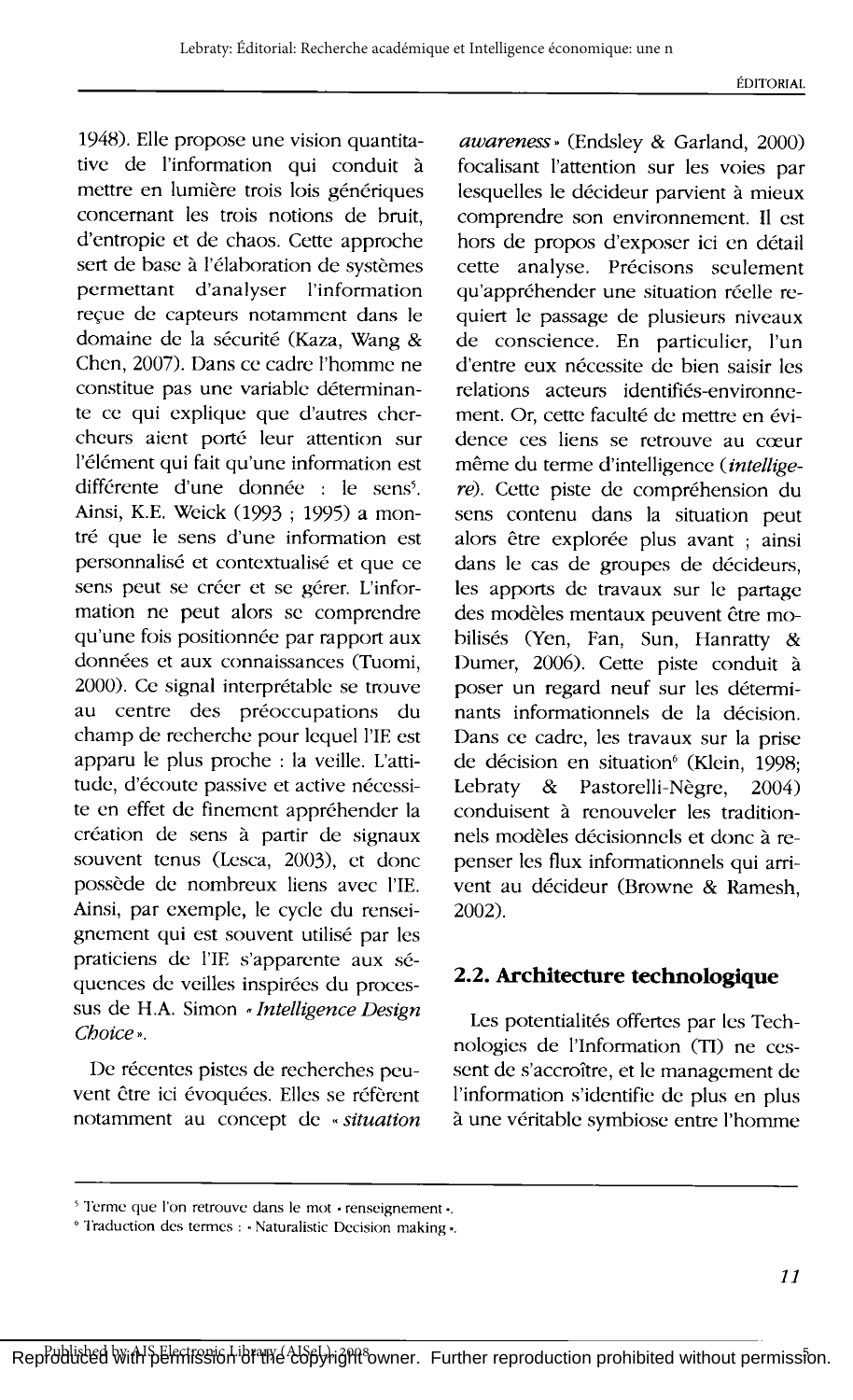décideur et ces dernières<sup>7</sup>. Quelles sont alors les approches théoriques majeures susceptibles d'être utilisées pour analyser, comprendre et prévoir les enjeux des architectures technologiques utilisables pour l'IE. Parmi les multiples courants se focalisant sur les TI, quatre d'entre eux nous semblent particulièrement bien adaptées au contexte de l'IE.

Tout d'abord, la théorie de la richesse des médias (Daft & Lengel, 1986) illustre parfaitement bien le rôle que peut jouer l'outil technologique dans la gestion du triptyque « individu - senstâche». A titre d'exemple, cette approche peut servir de fondement à l'estimation du degré de confiance à accorder à un interlocuteur lors de négociation commerciales médiatisées par des TI (Rockmann & Northcraft, 2008).

Ensuite, mentionnons un vaste courant de recherche se situant au carrefour des problématiques décisionnelles et de l'utilisation des TI. Il s'agit de l'ensemble des travaux portant sur les systèmes d'aide à la décision (Arnott & Pervan, 2008). Un exemple de recherche susceptible d'ouvrir des pistes en IE est donnée par M.G. Martinsons et R.M. Davisonb (2007) qui analysent les relations entre différents styles de prise de décision stratégiques selon plusieurs pays et l'emploi des technologies d'aide à la décision.

La troisième approche concerne les systèmes de gestion des connaissances. Ces systèmes ont pour objectif de favoriser la spirale de création des connaissances (Nonaka & Takeuchi, 1995). Cependant, les résultats de ces recherches apparaissent pour le moment insuffisamment convaincants certains estimant même possibles l'apparition d'effets négatifs dans la mesure où ces systèmes peuvent réduire la créativité des décideurs (Cheung, Chau & Au, 2008).

La dernière approche théorique se situe à un niveau organisationnel et vise à aligner la stratégie en matière de SI avec la stratégie générale. Ces travaux sur l'alignement se situent parfaitement dans le prolongement de la définition de F. Bournois citée plus haut. Il y a alors deux manières d'utiliser cette approche pour étayer les recherches en IE. En premier lieu, il semble évident qu'il convienne d'aligner la structure du SI avec la stratégie d'IE de l'organisation. Cet alignement peut d'ailleurs impliquer une mise à niveau du SI et inversement, il peut être intéressant de voir comment le SI existant peut ouvrir des perspectives en matière d'IE. En second lieu, une analyse des concurrents en termes d'alignement, peut conduire à un diagnostic de type : forces et faiblesses et fournir ainsi un certain niveau d'anticipation sur les futurs axes d'efforts susceptibles d'être mis en œuvre par ces concurrents. De ce point de vue, les différents cas pratiques analysés dans la littérature peuvent faire l'objet d'une relecture et fournir ainsi des grilles d'interprétation et de prospective sur leur devenir (Silva, Figueroa B & González-Reinhart, 2007).

<sup>&#</sup>x27; La liste des entreprises financées par le fond d'investissement In-Q-Tel, par exemple, en témoigne.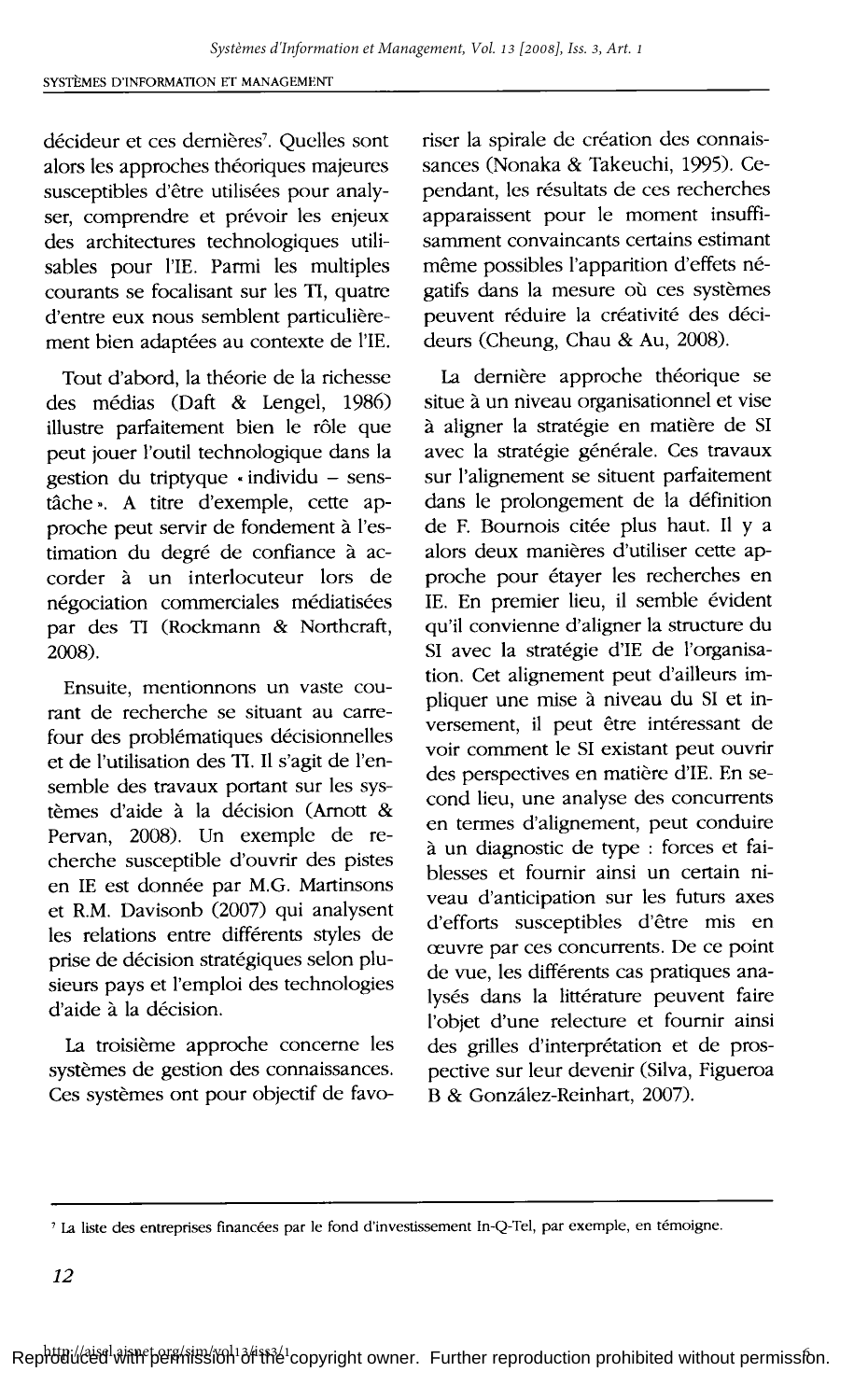#### 2.3. Systèmes d'information inter-organisationnels (SIIO)

Recueillir de l'information sur l'environnement implique de travailler avec des systèmes ouverts. Quand une organisation veut mettre en place une démarche d'IE, elle se trouve confronté au dilemme classique d'internalisation ou d'externalisation de cette nouvelle activité. Si dans les deux cas se pose la question des relations inter-organisationnelles et notamment la coordination avec les services de l'Etat. dans le second celui de l'externalisation il faudra en outre assurer et assumer les relations avec le prestataire de service. On mesure alors combien peuvent être rendus plus puissants les freins que l'on rencontre habituellement dans l'un des plus délicats problèmes du management des SI, leur mise en relation. Rappelons certains de ces freins :

- · Le risque et la confiance (Nicolaou & McKnight, 2006; Soper, Demirkan & Goul, 2007);
- · Les caractéristiques comparées des organisations en termes d'implication de la direction, de degré de centralisation et de compétences technologiques (Lin, 2006);
- · Les spécificités des organisations publiques (Pardo, Cresswell, Thompson & Zhang, 2006).

Cette liste est loin d'être exhaustive et le partage des connaissances entre organisations dans le domaine de la sécurité, s'il constitue un champ de recherche en voie d'exploration (Jarvenpaa & Majchrzak, 2008) se révèle encore plus passionnant en ce qui concerne l'IE. Reconnaissons le il s'agit là d'un terrain encore largement

en friche appelant des travaux pionniers.

#### **3. CONTRIBUTIONS**

Comme Monsieur Alain Juillet, Haut Responsable à l'Intelligence Economique, le préface, ce numéro spécial est composé de quatre articles visant à analyser et comprendre les différentes facettes de l'IE, mais aussi, à faire des propositions, contribuant à renforcer le lien nécessaire entre le monde académique et celui des acteurs de terrain. Ainsi, tous comportent un ancrage théorique et une analyse de différents terrains de recherche.

Avant de présenter ces articles, rappelons que le point de départ de ce numéro spécial est un colloque, intitulé « 5<sup>es</sup> rencontres en Intelligence Economiques », qui s'est tenu en septembre 2007 à Sophia-Antipolis. Au cours de cette journée organisée par le CERAM Business School et par le Laboratoire GREDEG UMR CNRS 6227, dix-huit communications avaient été discutées. Six propositions d'articles supplémentaires sont venues se greffer à cet ensemble déjà riche. Un long processus de révision et de filtrage a alors été mis en œuvre et finalement, les quatre articles suivants se sont distingués.

Le premier article, écrit par Nicolas Lesca et Marie-Laurence Caron-Fasan est intitulé « Facteurs d'échec et d'abandon d'un projet de veille stratégique : retours d'expériences». Il met en lumière les facteurs qui conduisent à l'arrêt de projets de veille. Fondé sur l'analyse de 39 cas, il montre notamment, l'impact que peut avoir l'existence d'un « traumatisme» issu d'expériences négatives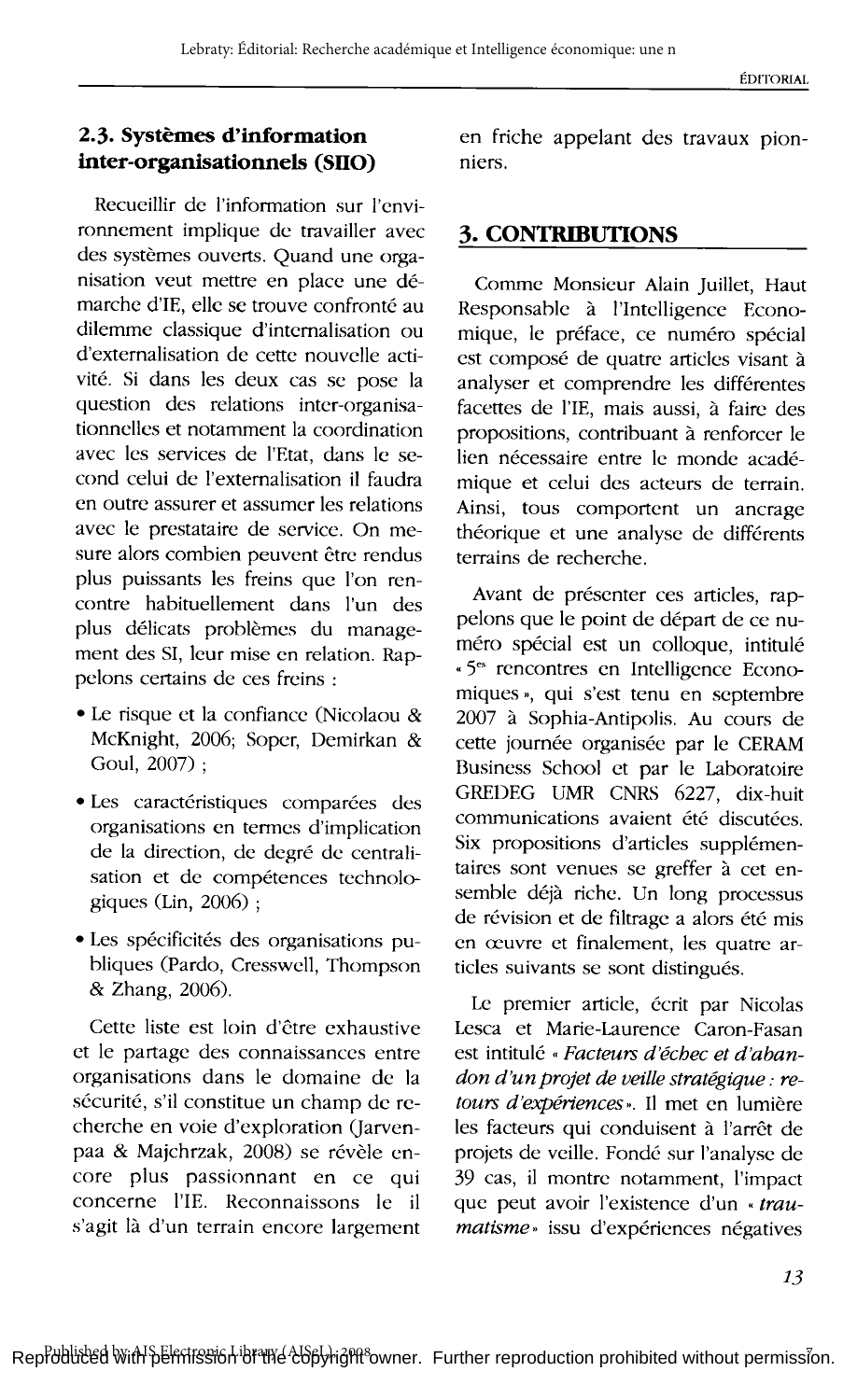dans des projets de ce type. Si cet article possède un intérêt théorique, il concerne également les managers. En effet. les résultats mis en lumière constituent les prémisses de connaissances actionnables. Connus des parties prenantes, ils sont susceptibles d'améliorer leur capacité à analyser et reconnaître des signes d'alerte précoce et ainsi limiter les échecs. En outre, cet article met en lumière les spécificités d'un projet de veille stratégique par rapport à un projet SI classique.

Le second article, écrit par David Salvetat est intitulé « Pratiques d'Intelligence Economique : entre Structuration et Déstructuration, le Cas des Entreprises Européennes de Hautes Technologies». L'auteur souligne le dilemme existant entre nécessité de mettre en œuvre une démarche structurée et besoin de flexibilité dans un domaine riche en situations à rebondissements. Après avoir interrogé 153 entreprises du secteur des hautes technologies, l'auteur montre l'existence de 4 groupes : ceux qui n'ont aucune pratique en matière d'IE ; ceux qui se contentent d'une veille fermée (absence complète de relations d'échanges d'informations ou de collaborations avec les acteurs de l'environnement) ; ceux qui pratiquent une veille ouverte ; et enfin le dernier groupe qui met en œuvre l'ensemble des pratiques en matière d'IE. Le résultat de l'analyse de ces 4 groupes met en lumière le fait que seulement dans le cas du dernier groupe il est légitimement possible de parler de démarche structurée.

Le troisième article, écrit par Dominique Phanuel est intitulé « Intelligence économique et réseau : Quelle configuration est mobilisée par les PME-PMI ?».

L'auteur propose de catégoriser l'IE autour de deux dimensions : « pourvoveurs \* d'informations et « pilleurs » d'informations. Ensuite, quatre configurations de pratiques d'intelligence économique sont formalisées et sur la base d'une enquête auprès de 75 entreprises, il est montré que l'une d'elle semble privilégiée par les PME-PMI. Dans cette configuration surnommée « c'est mieux debors». les dirigeants s'ouvrent sur l'extérieur en se rendant dans des expositions, salons et conférences et en participant à des associations et des clubs. Par contre, ils éprouvent une certaine méfiance à l'égard de leurs salariés. Enfin, l'auteur propose en discussion la mise en œuvre d'une pratique enchevêtrée de l'IE, qu'il nomme « maillagement ».

Le dernier article, écrit par Cécile Belmondo est intitulé « Comprendre les pratiques des acteurs de l'intelligence -<br>économique : une étude des micro-activités de représentation de l'environnement concurrentiel et d'organisation de la veille concurrentielle». L'auteur propose une taxonomie des activités liées à la génération de connaissances sur l'environnement concurrentiel d'une entreprise. Cette taxonomie contenant neuf pratiques liées au diagnostic stratégique externe est construite à partir d'une recherche inductive fondée sur l'analyse de six mois des comportements des membres d'une cellule de veille concurrentielle. L'auteur montre que la récurrence d'activités collectives non liées à la veille et la redondance d'activités individuelles de recueil de données contribuent à générer des cadres d'actions communs qui guident par la suite les activités des veilleurs et assurent la cohérence de leurs produc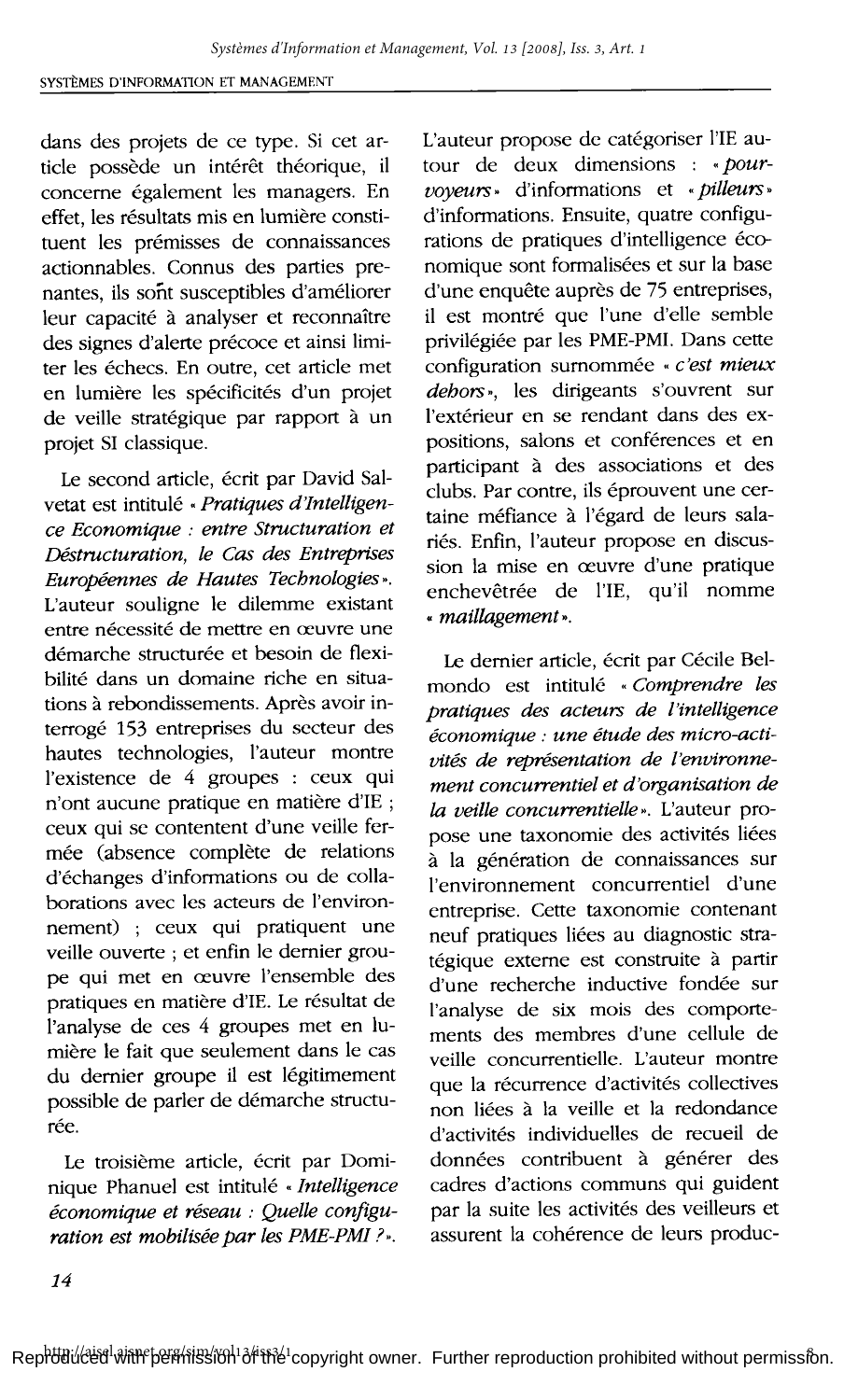tions vis-à-vis des décideurs organisationnels.

## 4. CONCLUSION

L'objectif de ce numéro spécial est, on l'a compris, de constituer une étape dans la reconnaissance scientifique d'un champ d'activité crucial pour nos entreprises, celui de l'IE.

Si l'on adopte le vieux précepte militaire selon lequel : « le nombre gagne toujours » et si l'on précise que ce principe appliqué à la recherche doit en outre respecter strictement le devoir de qualité alors le monde académique a la responsabilité de générer un contingent important de chercheurs-éclaireurs proposant des pistes scientifiquement validées aux entreprises et aux services de l'Etat. Ne s'agit-il pas alors, pour reprendre la métaphore à laquelle nous nous référions dans le début de ce propos, d'apprendre à contourner les nombreuses lamproies et autres prédateurs non identifiés qui naviguent dans l'Océan de l'intelligence économique ?

## **RÉFÉRENCES BIBLIOGRAPHIQUES**

- Arnott, D., & Pervan, G. (2008). « Eight key issues for the decision support systems discipline ». Decision Support Systems, Vol. 44, n° 3, pp. 657-672.
- Bournois, F., & Romani, P. J. (2000). L'intelligence économique et stratégique dans les entreprises françaises. Paris : Economica.
- Browne, G. J., & Ramesh, V. (2002). «Improving information requirements determination: a cognitive perspective». Information & Management, Vol. 39, n° 8, pp. 625-645.
- Cheung, P.-K., Chau, P. Y. K., & Au, A. K. K. (2008). «Does knowledge reuse make a creative person more creative?». Decision Support Systems, Vol. 45, nº 2, pp. 219-227.
- Daft, R. L., & Lengel, R. M. (1986). « Organiration information requirements, media richness and structural design». Management Science, Vol. 32, nº 5, pp. 554-571.
- Endsley, M. R., & Garland, D. J. (2000). Situation Awareness Analysis and Measurement. Hillsdale: Lawrence Erlbaum Associates.
- Faligot, R. (2008). Les services secrets chinois. Paris : Nouveau Monde Editions.
- Feldman, M. S., & March, J. G. (1981). «Information in Organizations as Signal and Symbol ». Administrative Science Ouarter $ly$ , Vol. 26, n° 2, pp. 171-186.
- Hammer, M. (2003). «Regards inédits sur le monde politique chinois». In W. Paper (Ed.) : Institut universitaire de hautes études internationales.
- Jarvenpaa, S., L., & Majchrzak, A. (2008). «Knowledge Collaboration Among Professionals Protecting National Security: Role of Transactive Memories in Ego-Centered Knowledge Networks». Organization Science, Vol. 19,  $n^{\circ}$  2, p. 260.
- Kaza, S., Wang, Y., & Chen, H. (2007). «Enhancing border security: Mutual information analysis to identify suspect vehicles ». Decision Support Systems, Vol. 43, nº 1, pp. 199-210.
- Klein, G. (1998). Sources of Power How People Make Decisions. Cambridge: MIT Press.
- Lebraty, J. F., & Pastorelli-Nègre, I. (2004). « Biais cognitifs : quel statut dans la prise de décision assitée ? », Vol. 9, nº 3, pp. 87-116.
- Lesca, H. (2003). Veille stratégique La méthode L.E.SCAnning : Editions EMS.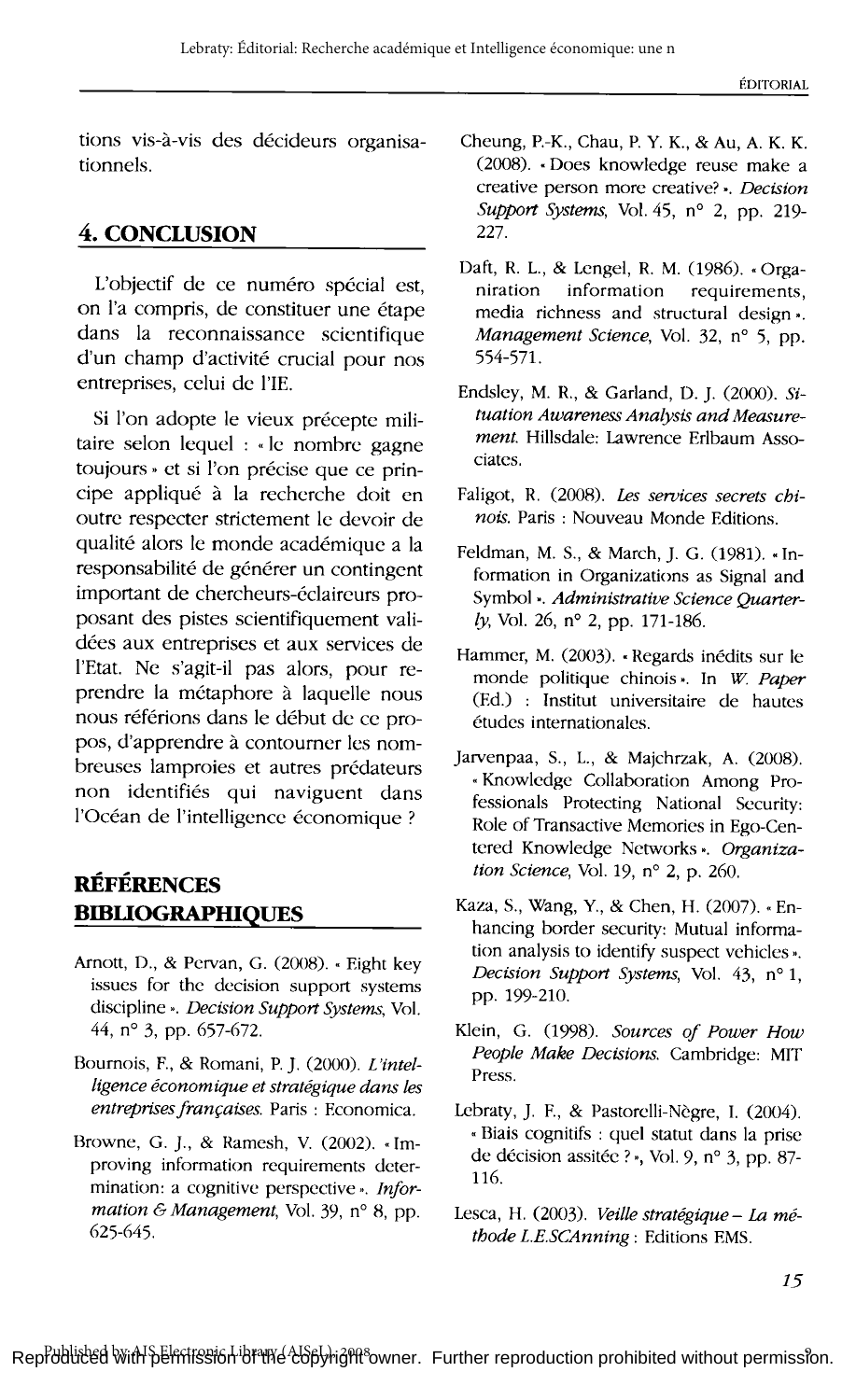- Lin, H.-F. (2006). «Interorganizational and organizational determinants of planning effectiveness for Internet-based interorganizational systems ». Information & Management, Vol. 43, nº 4, p. 423.
- Martinsons, M. G., & Davison, R. M. (2007). «Strategic decision making and support systems: Comparing American, Japanese and Chinese management ». Decision Support Systems, Vol. 43, nº 1, pp. 284-300.
- Nicolaou, A., I., & McKnight, D. H. (2006). « Perceived Information Quality in Data Exchanges: Effects on Risk, Trust, and Intention to Use ». Information Systems Research, Vol. 17, nº 4, p. 332.
- Nonaka, I., & Takeuchi, H. (1995). The knowledge creating company: Oxford **University Press.**
- Pardo, T., A., Cresswell, A. M., Thompson, F., & Zhang, J. (2006). «Knowledge sharing in cross-boundary information system development in the public sector». Information Technology and Management, Vol. 7, nº 4, p. 293.
- Rockmann, K. W., & Northcraft, G. B. (2008). «To be or not to be trusted: The influence of media richness on defection and deception ». Organizational Behavior and Human Decision Processes, In Press, Corrected Proof.
- Shannon, C. E. (1948). «A Mathematical Theory of Communication ». The Bell Sys-

tem Technical Journal, Vol. 27, pp. 379-423.

- Silva, L., Figueroa, B, E., & González-Reinhart, J. (2007). «Interpreting IS alignment: A multiple case study in professional organizations». Information and Organization, Vol. 17, nº 4, pp. 232-265.
- Soper, D., S., Demirkan, H., & Goul, M. (2007). « An interorganizational knowledge-sharing security model with breach propagation detection». Information Systems Frontiers, Vol. 9, nº 5, p. 469.
- Tuomi, I. (2000). «Data Is More Than Knowledge: Implications of the Reversed Knowledge Hierarchy for Knowledge Management and Organizational Memory». Journal of Management Information Systems, Vol. 16, nº 3, pp. 103-117.
- Weick, K. E. (1993). « The collapse of sensemaking in organizations: The Mann Gulch disaster ». Administrative Science Quater $l$ y, Vol. 38, n° 4, pp. 628-653.
- Weick, K. E. (1995). Sensemaking in organizations. Thousand Oaks: Sage Publications.
- Yen, J., Fan, X., Sun, S., Hanratty, T., & Dumer, J. (2006). «Agents with shared mental models for enhancing team decision makings». Decision Support Systems, Vol. 41, nº 3, pp. 634-653.
- Zmud, R. W. (2000). Framing the Domains of IT Management. Paris: Pinnaflex.